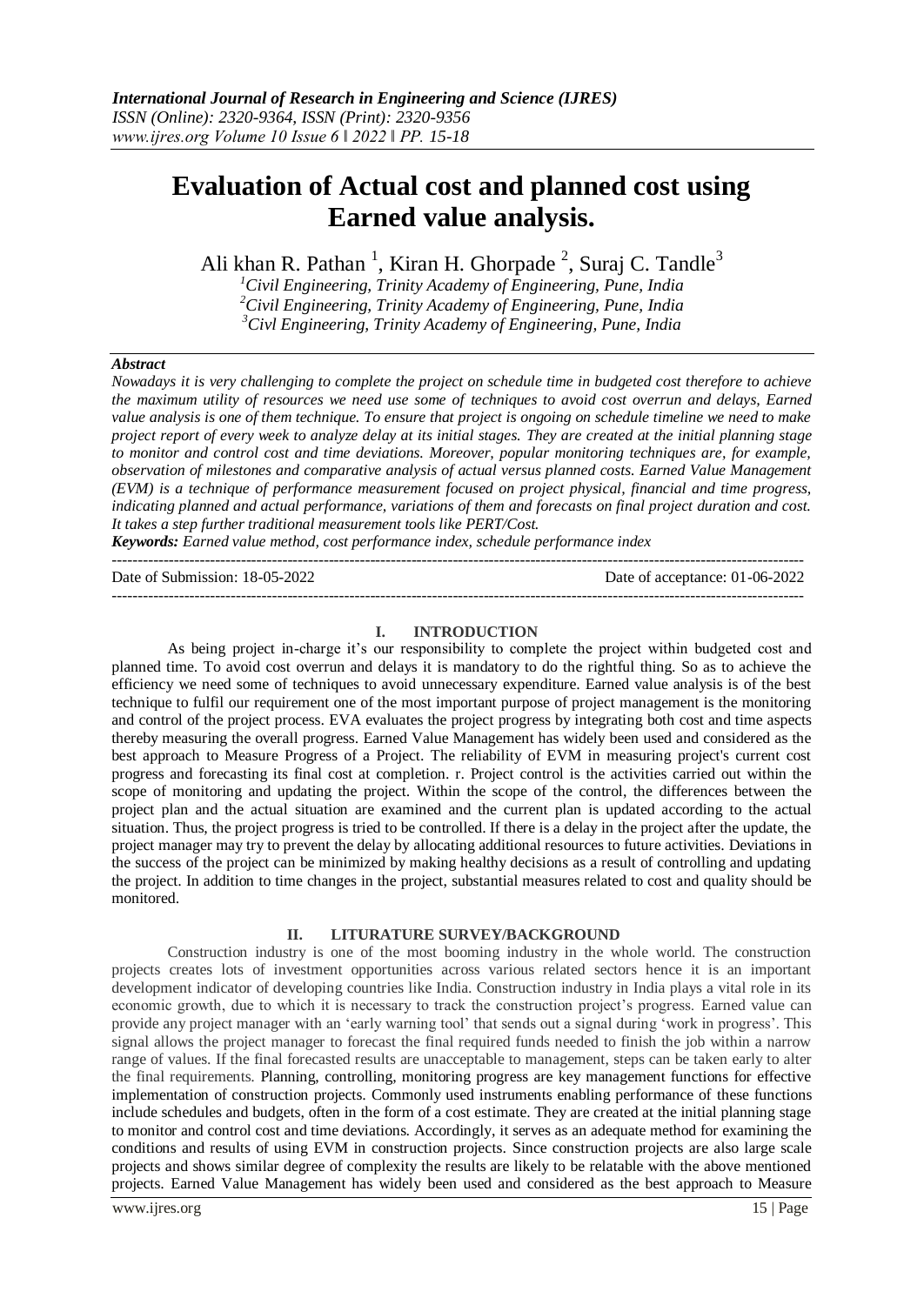Performance of a Project. The reliability of EVM in measuring project's current cost performance and forecasting its final cost at completion has been well appreciated since the concept's inception which is considered as a success area of the concept which is also found to be true in case of construction projects. However, it is being discouraged in measuring current schedule performance of a construction project and forecasting Final project duration

# **III. BENEFIT OF EARNED VALUE ANALYSIS**

It compares the planned amount of work with what has actually been completed, to determine if cost, schedule*,*  and work accomplished are progressing as planned.

- $\triangleright$  Measure a project's progress,
- $\triangleright$  Forecast its completion date and final cost.
- $\triangleright$  Provide schedule and budget variances along the way.
- $\triangleright$  Work is "Earned" or credited as it is completed.

# **IV. NEED OF EARNED VALUE ANALYSIS**

- $\triangleright$  Different measures of progress for different types of tasks.
- $\triangleright$  Need to "roll up" progress of many tasks into an overall project status.
- $\triangleright$  Need for a uniform unit of measure.
- Provides an "Early Warning" signal for prompt corrective action.
- $\triangleright$  It provide time to recover.
- $\triangleright$  Provide time for arrangement of additional funds.

# **V. Elements of earned value analysis**

## **BCWS: "Budgeted Cost of Work Scheduled"**

Planned cost of the total amount of work scheduled to be performed by the milestone date.

## **ACWP: "Actual Cost of Work Performed"**

Cost incurred to accomplish the work that has been done to date.

## **SV: Schedule Variance (BCWP-BCWS)**

A comparison of amount of work performed during a given period of time to what was scheduled to be performed.

A negative variance means the project is behind schedule

**CV: Cost Variance (BCWP-ACWP)**

A comparison of the budgeted cost of work performed with actual cost.

A negative variance means the project is over budget.

# **SPI: Schedule Performance Index**

SPI=BCWP/BCWS

SPI<1 means project is behind schedule

**CPI: Cost Performance Index**

CPI= BCWP/ACWP

CPI<1 means project is over budget

CSI: Cost Schedule Index (CSI=CPI x SPI)

The further CSI is from 1.0, the less likely project recovery becomes.

# **VI. PROPOSED WORK/SYSTEM**

The tables mentioned below is driven from actual site. In table no one contain actual planned value, second table contains Actual cost of work performed, Budgeted cost of work, Budgeted cost of work scheduled. The calculation is drive from compression between planned value verses actual cost performed. EVM provides information about both the actual implementation progress and costs of a project. The calculated indicators also allow for proposing further steps in project development. Owing to observation of trends in the systematically recorded implementation progress, calculating the final cost and completion date of the project are possible.

|             | <b>Description</b>      | <b>Predecessor</b> | <b>Dependency</b> | Quantity            | With material<br>Cost/m3.m2 | <b>Duration</b> |
|-------------|-------------------------|--------------------|-------------------|---------------------|-----------------------------|-----------------|
|             | Excavation              |                    |                   |                     |                             |                 |
| A           | Excavation in soft soil |                    |                   | 498.9 m3            | 2148.00                     |                 |
| B           | Excavation in hard soil | A                  | <b>SS</b>         | 340.81 m3           | 236.60                      | 14              |
| $\mathbf C$ | Footing                 | B                  | FS                | $36.69 \text{ m}$ 3 | <b>2144.69</b>              | 16              |
| D           | Backfilling             |                    | FS                | 140.65m3            | 236.36                      |                 |
| E           | Beam                    |                    | FS                | $24.07 \text{ m}^3$ | ■ 151.50                    | 16              |
| F           | Slab                    |                    | $SS+2d$           | 121.66 m3           | 266.26                      | 23              |
| G           | Column                  |                    | $SS+2d$           | $14.07 \text{ m}$ 3 | 794.07                      | 14              |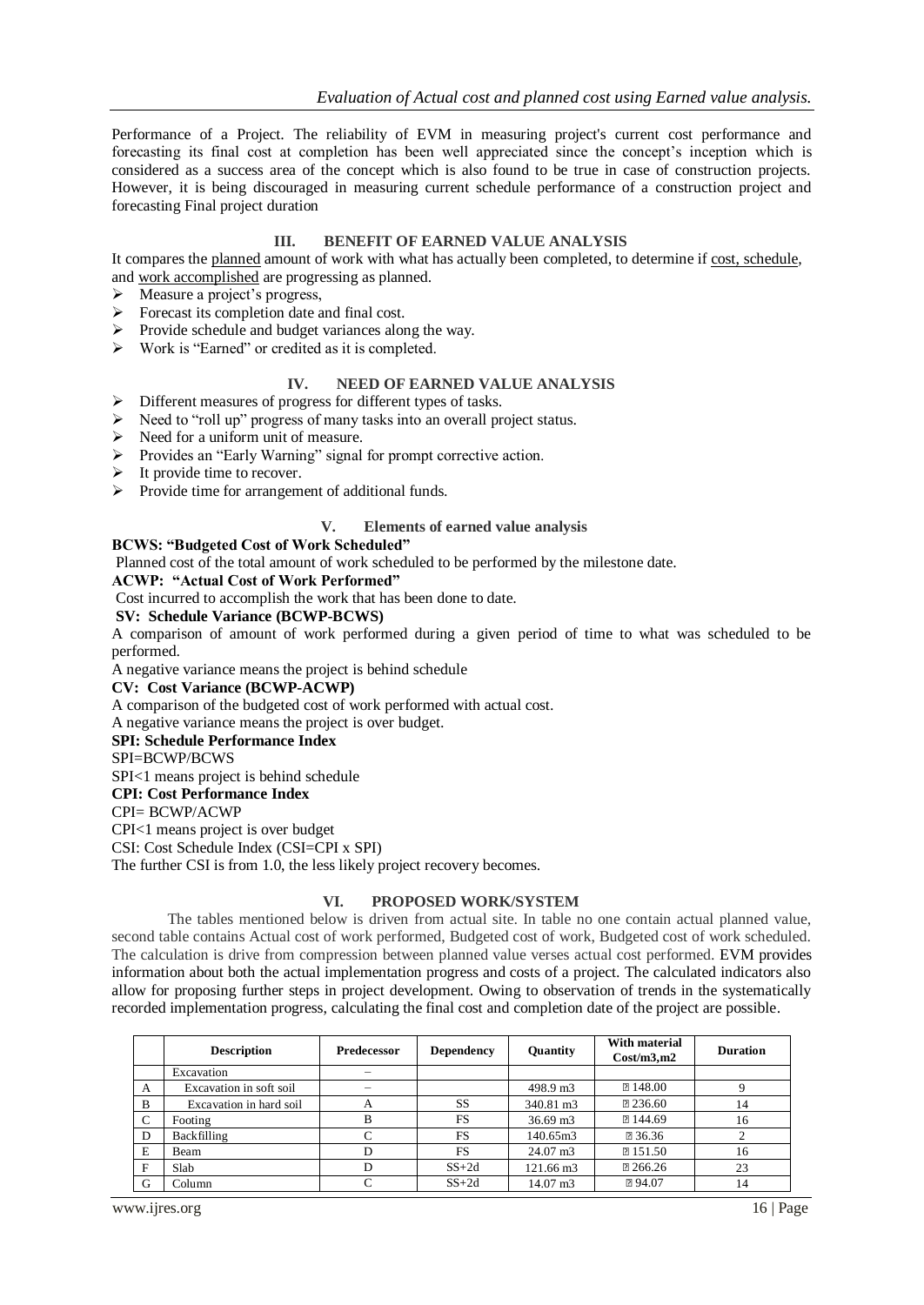| Н   | Beam                  | FS      | $24.07 \text{ m}$ 3 | 2151.50   | 16 |
|-----|-----------------------|---------|---------------------|-----------|----|
|     | Slab                  | $SS+5d$ | 121.66 m3           | 266.26    | 26 |
|     | <b>Brickwork</b>      | FS      | 468.59 m2           | 2.965.20  |    |
| K   | Dual Internal Plaster | FS      | 816.26 m2           | 2 406.54  |    |
| - L | Dual External Plaster | FS      | 855.81 m2           | 图 714.36  |    |
| M   | Tiles                 | FS      | 364.63 m2           | 21,082.00 |    |

| Evaluation of Actual cost and planned cost using Earned value analysis. |  |  |  |  |
|-------------------------------------------------------------------------|--|--|--|--|
|                                                                         |  |  |  |  |
|                                                                         |  |  |  |  |
|                                                                         |  |  |  |  |

Table No 1 Planned values.

|          | <b>Description</b>      | <b>Predecessor</b> | <b>Duration</b> | <b>ACWP</b> | <b>BCWP</b>  | <b>BCWS</b> |
|----------|-------------------------|--------------------|-----------------|-------------|--------------|-------------|
| A        | Excavation in soft soil |                    | 9               | 279,856.30  | 268,651.20   | 273,837.20  |
| B        | Excavation in hard soil | A                  | 14              | 286,965.20  | 272,354.65   | 2 80,635.65 |
| C        | Footing                 | B                  | 16              | 25,810.36   | 23,841.43    | 25,308.68   |
| D        | Backfilling             | C                  | 2               | 27,569.30   | ■ 3,192.11   | 25,114.03   |
| E        | Beam                    | D                  | 16              | 25.326.61   | 23,074.09    | 2 3.646.61  |
| F        | Slab                    | D                  | 23              | ■42,400.00  | ? 661.78     | 232,393.19  |
| G        | Column                  | C                  | 14              | 2 1,323.56  | 20.00        | 2 1,323.56  |
| H        | Beam                    | G                  | 16              | 20.00       | 20.00        | 20.00       |
| $\bf{I}$ | Slab                    | C                  | 26              | 20.00       | 20.00        | 20.00       |
| J        | <b>Brickwork</b>        |                    | 3               | 20.00       | 20.00        | 20.00       |
| K        | Dual Internal Plaster   |                    | ⇁               | 20.00       | 20.00        | 20.00       |
| L        | Dual External Plaster   |                    | 9               | 20.00       | 20.00        | 20.00       |
| M        | Tiles                   | L                  | 15              | 20.00       | 20.00        | 20.00       |
|          |                         |                    |                 | 2.29.251.33 | 21,71,775,26 | 2.02.258.92 |



A Gantt chart is a bar chart that provides a visual view of project tasks scheduled over a period of time**.** A Gantt chart mention above is prepare to give clear idea of project progress. As mentioned above red line represent reporting day. As Gantt shows report is made after completion of 2.5 months and the consequences are discussed below.



Chart no 2. Comparison of ACWP, BCWP, BCWS

Above mentioned graph represent the difference between actual cost performed vs Budgeted cost of work performed vs budgeted cost of work schedule.